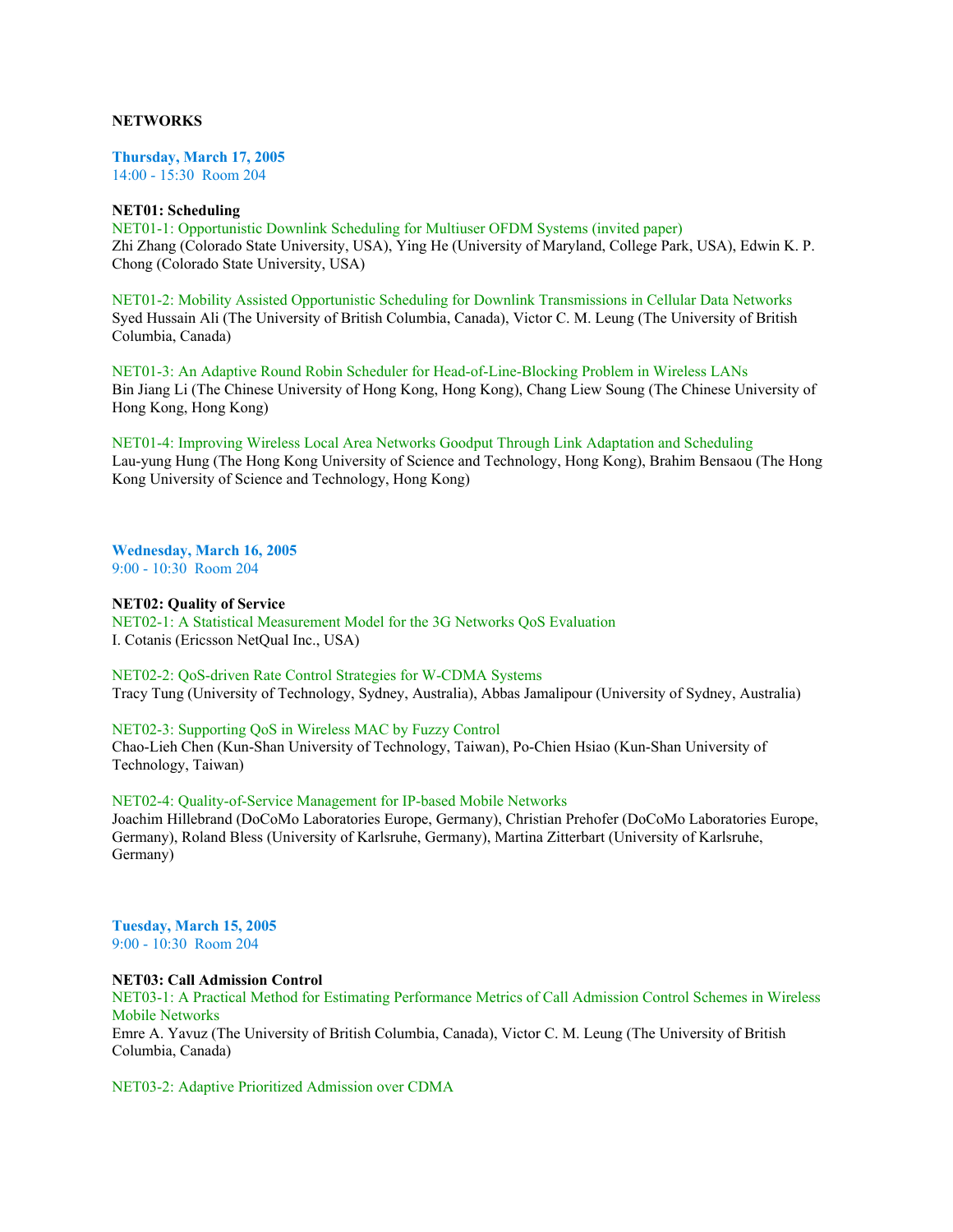Oliver Yu (University of Illinois at Chicago, USA), Emir Saric (University of Illinois at Chicago, USA), Anfei Li (University of Illinois at Chicago, USA)

NET03-3: Admission Control for Realtime Traffic: Improving Performance of Mobile Networks by Operating on Actual Throughput

Andreas Brandt (Humbold Universität zu Berlin, Germany), Manfred Brandt (Konrad-Zuse-Zentrum für Informationstechnik Berlin, Germany), Stefan Rugel (Siemens AG, Germany), Dietmar Weber (Siemens AG, Germany)

### **Tuesday, March 15, 2005** 14:00 - 15:30 Room 204

### **NET04: Cellular Network Performance**

NET04-1: A Statistical Estimation of Average IP Packet Delay in Cellular Data Networks Hubert Graja (University College Dublin, Ireland), Philip Perry (University College Dublin, Ireland), John Murphy (University College Dublin, Ireland)

# NET04-2: Unifying View on Min–Max Fairness and Utility Optimization in Cellular Networks

Holger Boche (Technical University of Berlin, Germany), Marcin Wiczanowski (Technical University of Berlin, Germany), Slawomir Stanczak (Mobile Communications Institute, Germany)

# NET04-3: Modeling and Performance Analysis of Future Generation Multimedia Wireless and Mobile Networks Using Smart Antennas

Huazhou Liu (University of Cincinnati, USA), Yong Xu (University of Cincinnati, USA), Qing-An Zeng (University of Cincinnati, USA)

### NET04-4: Throughput Optimization in multiCell CDMA Networks

Robert Akl (University of North Texas, USA), Mort Naraghi-Pour (Louisiana State University, USA), Manju Hegde (Ageia Technologies, Inc., USA)

# **Monday, March 14, 2005**

16:00 - 17:30 Room 204

# **NET05: Radio Resource Management**

NET05-1: Dynamic Downlink OFDM Resource Allocation with Interference Mitigation and Macro Diversity for Multimedia Services in Wireless Cellular Systems (invited paper) Navid Damji (McGill University, Canada), Tho Le-Ngoc (McGill University, Canada)

NET05-2: Resource Management for Service Providers in Heterogeneous Wireless Networks Xu Yang (London of University, UK), John Bigham (London of University, UK), Laurie Cuthbert (London of University, UK)

NET05-3: An Efficient Resource Reservation Scheme Based on Gray-Cell in Wireless Mobile Networks Moonjeong Chang (Ewha Womans University, Korea), Meejeong Lee (Ewha Womans University,Korea), Hyunjeong Lee (University of Nevada, Reno, USA)

NET05-4: Performance Modelling of GSM/GPRS Cells with Different Radio Resource Allocation Strategies Hamza Dahmouni (France Telecom, France), Bertrand Morin (France Telecom, France), Sandrine Vaton (ENST Bretagne, France)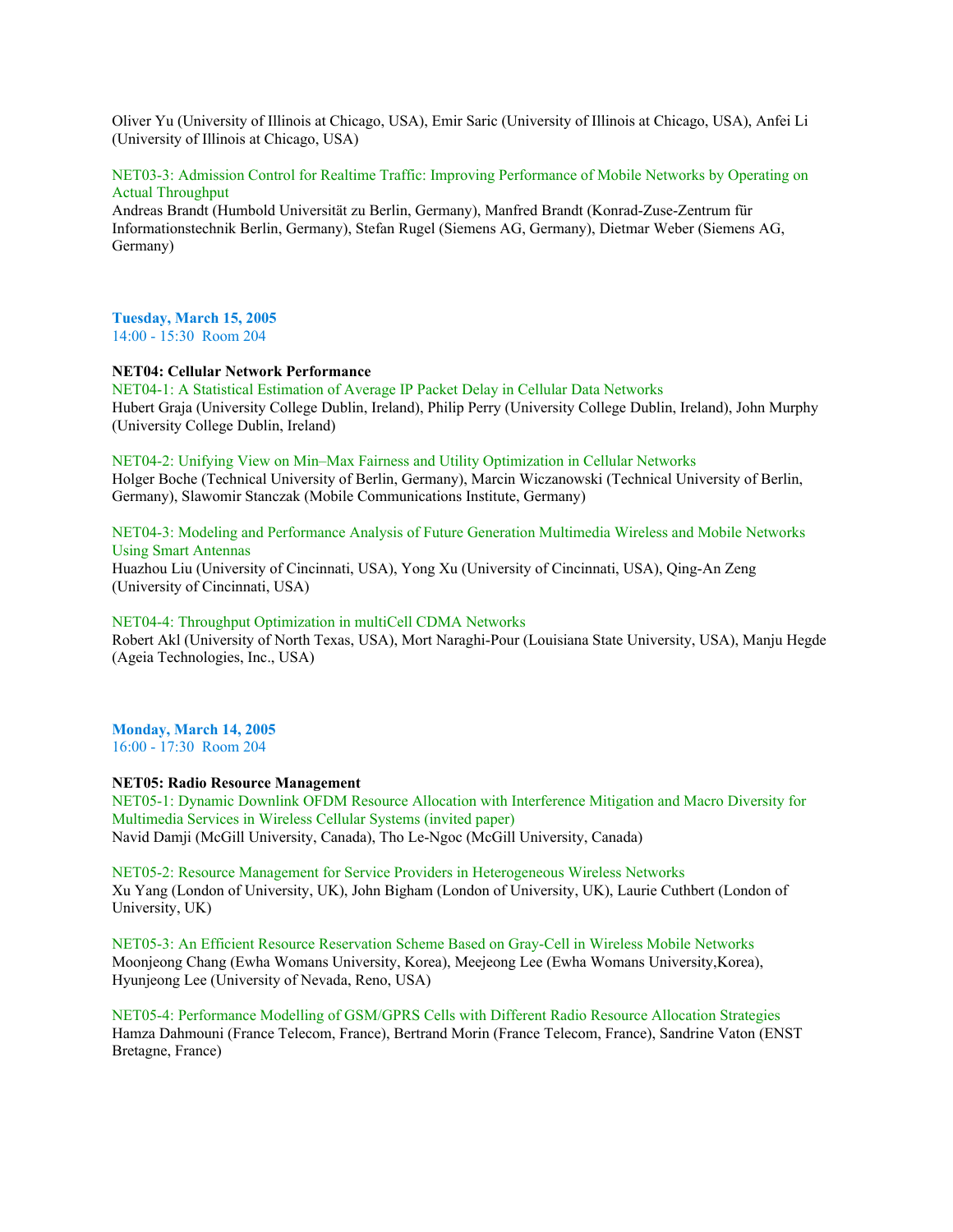# **Wednesday, March 16, 2005**

16:00 - 17:30 Room 204

# **NET06: Multimedia over Wireless Networks**

NET06-1: Dynamic Resource Allocation for Video Traffic over Time-varying CDMA Wireless Channels Hai Jiang (University of Waterloo, Canada), Weihua Zhuang (University of Waterloo, Canada), Xuemin Shen (University of Waterloo, Canada)

# NET06-2: Efficient Real-Time Video Transmission in OVSF-CDMA System

Jun Xu (University of Waterloo, Canada), Xuemin Shen (University of Waterloo, Canada), Jon W. Mark (University of Waterloo, Canada), Jun Cai (University of Waterloo, Canada)

### NET06-3: Predictive Rate Control for Real-Time Video Streaming with Network triggered Handover

Susumu Ishihara (Shizuoka University, Japan), Kenji Koyama (Shizuoka University, Japan), Goh Miyamoto (National Institute of Information and Communications Technology, Japan), Masahiro Kuroda (National Institute of Information and Communications Technology, Japan)

NET06-4: Robust Transmission of JPEG-2000 Images over Peer-to-Peer Mixed Wired and Wireless Links Ming Zhao (National University of Singapore, Singapore), Thinh M. Le (National University of Singapore, Singapore)

#### **Thursday, March 17, 2005** 9:00 - 10:30 Room 204

# **NET07: Location Management and Paging**

NET07-1: Pipeline Paging for Wireless Systems Yang Xiao (The University of Memphis, USA), Hui Chen (The University of Memphis, USA), Mohsen Guizani (Western Michigan University, USA)

### NET07-2: Practical Approach to Optimize Paging Success Rate in CDMA Network

Jey Veerasamy (Samsung Telecommunications America, USA), John Jubin (Samsung Telecommunications America, USA), Sanjay Kodali (Samsung Telecommunications America, USA)

#### NET07-3: Efficient Location Management for Fast Call Setup

Sanjay Kodali (Samsung Telecommunications America, USA), Jey Veerasamy (Samsung Telecommunications America, USA), John Jubin (Samsung Telecommunications America, USA)

# NET07-4: An Intelligent Location Management Strategy for Next Generation Wireless Networks: A Rule Base Approach

Madhubanti Maitra (Jadavpur University, India), Partha S. Bhattacharjee (Calcutta Telephones, India), Debashis Saha (Indian Institute of Management, Calcutta, India), Amitava Mukherjee (Royal Institute of Technology, Sweden)

**Wednesday, March 16, 2005** 14:00 - 15:30 Room 202

# **NET08: Handoff Management**

NET08-1: An Improved Location-based Handover Algorithm for GSM Systems

Rong-Terng Juang (National Taipei University of Technology, Taiwan), Hsin-Piao Lin (National Taipei University of Technology, Taiwan), Ding-Bing Lin (National Taipei University of Technology, Taiwan)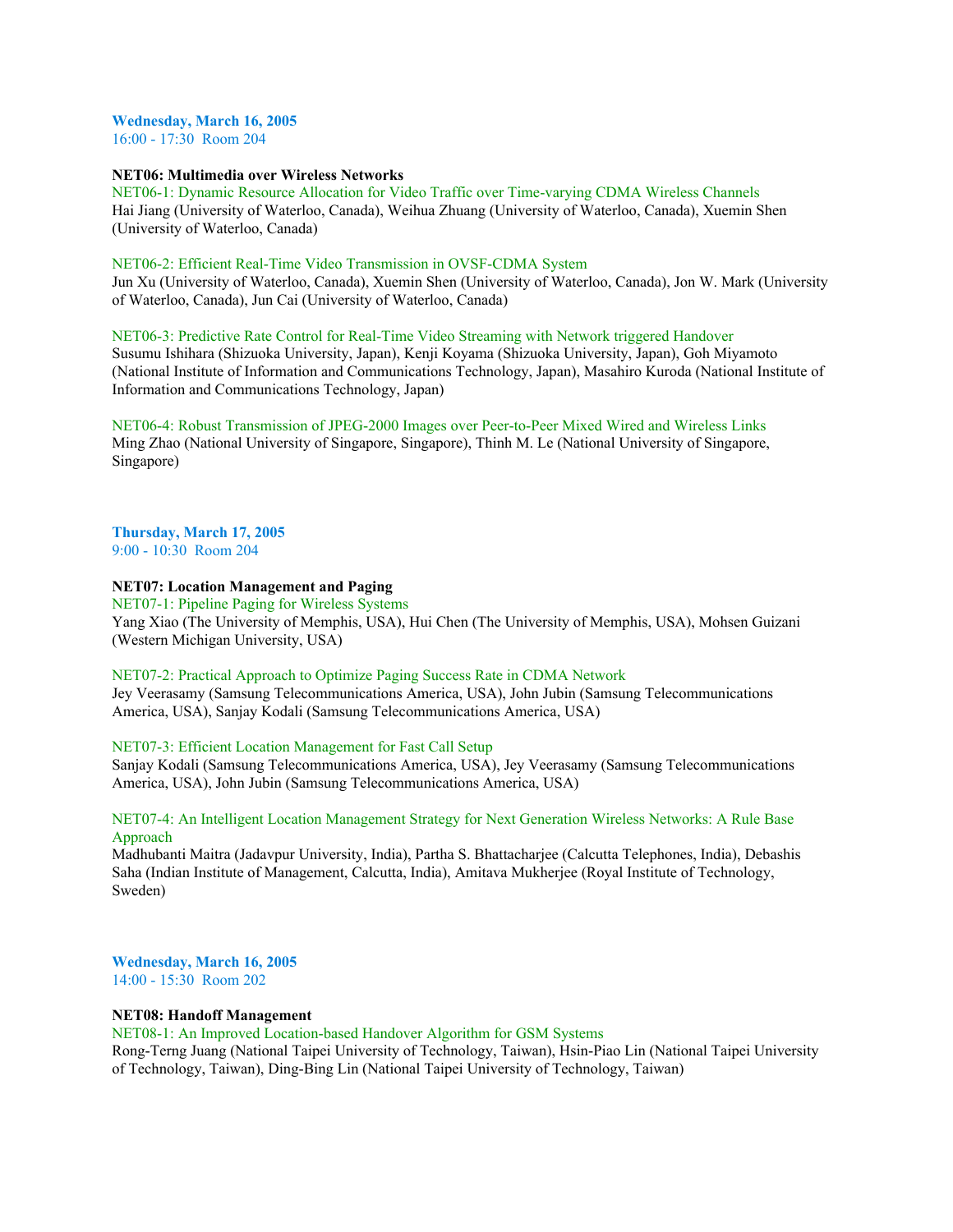NET08-2: SMART-FRX: A Novel Error-Recovery Scheme to Improve Performance of Mobile SCTP during WLAN to Cellular Forced Vertical Handover

Li Ma (The University of British Columbia, Canada), Fei Yu (The University of British Columbia, Canada), Victor C. M. Leung (The University of British Columbia, Canada)

### NET08-3: Active Application oriented Vertical Handoff in Next Generation Wireless Networks

Wen-Tsuen Chen (National Tsing-Hua University, Republic of China), Yen Yuan Shu (National Tsing-Hua University, Republic of China)

### NET08-4: Handover Latency Analysis on Mobile Ethernet

Tetsuya Aoyama (Shizuoka University, Japan), Koichi Ishibashi (Mitsubishi Electric Corporation, Japan), Masaki Bandai (Shizuoka University, Japan), Masahiro Kuroda (National Institute of Information and Communications Technology, Japan), Takashi Watanabe (Shizuoka University, Japan)

**Tuesday, March 15, 2005** 9:00 - 10:30 Room 205

# **NET09: IP Mobility**

NET09-1: Mobility Analysis for all-IP Networks (invited paper) Ramy Farha (University of Toronto, Canada), Alberto Leon-Garcia (University of Toronto, Canada)

NET09-2: Implementation and Evaluation of a Network-controlled Mobility Management Protocol (IP\_MM): Performance Evaluation Compared with Mobile IPv6 Katsutoshi Nishida (NTT DoCoMo Inc., Japan), Shin-ichi Isobe (NTT DoCoMo Inc., Japan), Tomohiko Yagyu (NEC Corporation, Japan), Ippei Akiyoshi (NEC Corporation, Japan)

NET09-3: Inter-domain Handover Scheme Based on Forwarding Router Discovery for Mobile IP Networks Takeshi Takahashi (Waseda University, Japan), Jarmo Harju (Tampere University of Technology, Finland), Koichi Asatani (Kogakuin University, Japan), Hideyoshi Tominaga (Waseda University, Japan)

NET09-4: A Comparative Analysis on Signaling Cost of Mobile IP Regional Registration with Paging Support Tanapong Poungkong (Chulalongkorn University, Thailand), Watit Benjapolakul (Chulalongkorn University, Thailand)

**Tuesday, March 15, 2005** 14:00 - 15:30 Room 205

# **NET10: IPv6 Mobility**

NET10-1: Adaptive Local Route Optimization in Hierarchical Mobile IPv6 Networks Sangheon Pack (Seoul National University, Korea), Taekyoung Kwon (Seoul National University, Korea), Yanghee Choi (Seoul National University, Korea)

NET10-2: Mobile 4-in-6: A Novel IPv4 / IPv6 Transitioning Mechanism for Mobile Hosts Joe Finney (Lancaster University, UK), Stefan Schmid (Lancaster University, UK), Andrew Scott (Lancaster University, UK)

# NET10-3: Mobility Anchor Point Selection Based on User Mobility in HMIPv6 Integrated with Fast Handover Mechanism

E. Natalizio (University of Calabria, Italy), A. Scicchitano (University of Calabria, Italy), S. Marano (University of Calabria, Italy)

NET10-4: Early Binding Updates for Mobile IPv6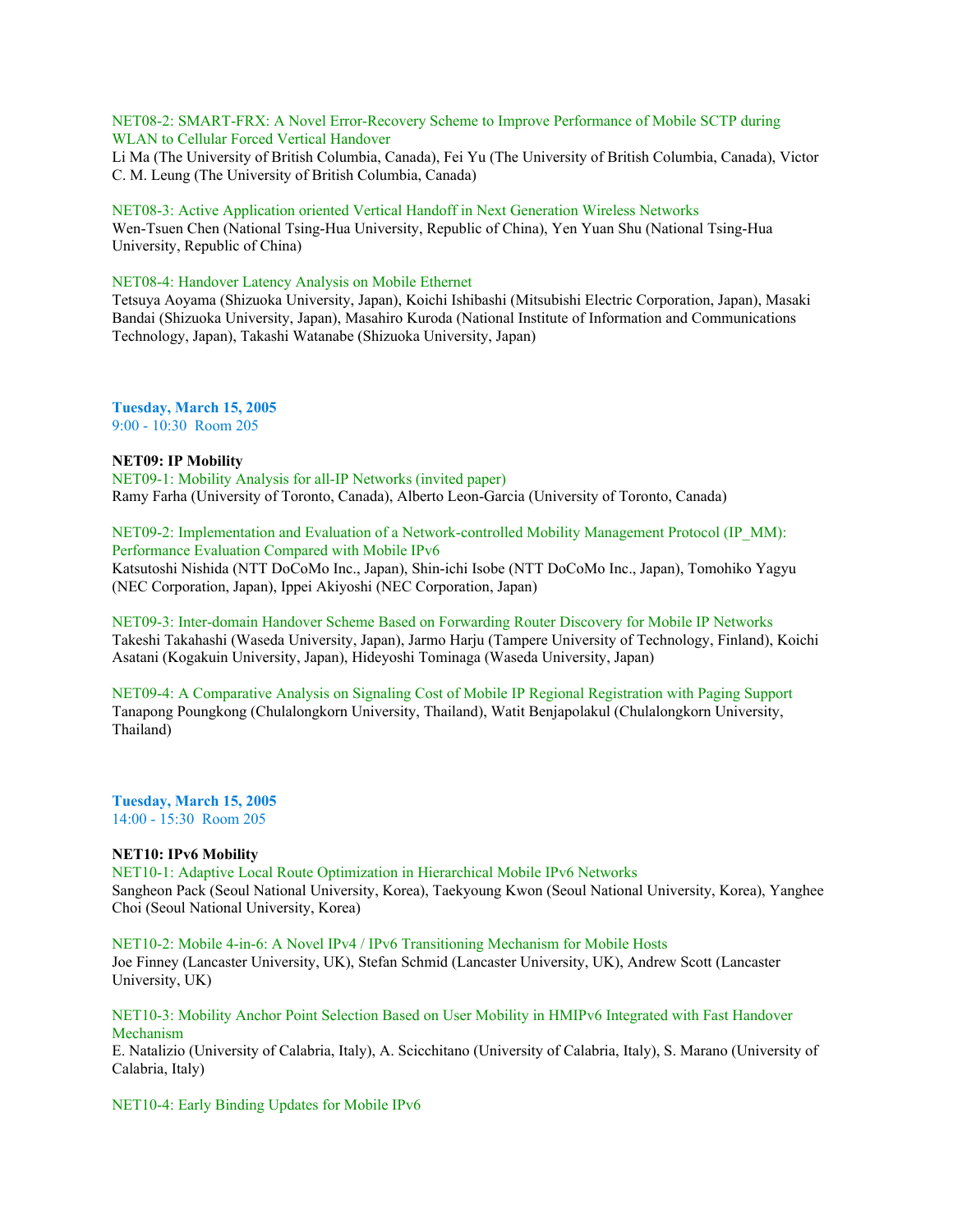Christian Vogt (University of Karlsruhe, Germany), Roland Bless (University of Karlsruhe, Germany), Mark Doll (Univerity of Karlsruhe, Germany), Tobias Kuefner (University of Karlsruhe, Germany)

**Monday, March 14, 2005** 16:00 - 17:30 Room 203

### **NET11: Wireless Metropolitan Area Networks**

NET11-1: Mobility Support for IEEE 802.16d Wireless Networks (invited paper) Kin K. Leung (Imperial College, UK), Sayandev Mukherjee (Bell Labs, Lucent Technologies, USA), George E. Rittenhouse (Bell Labs, Lucent Technologies, USA)

NET11-2: On the Performance of Metro-Scale Ad Hoc Networks

Rajendra V. Boppana (The University of Texas at San Antonio, USA), Zhi Zheng (The University of Texas at San Antonio, USA)

NET11-3: Constructing Collocated Non-Interfering Wireless Meshes with Beam-Crossing Grids Pai-Hsiang Hsiao (Harvard University, USA), H. T. Kung (Harvard University, USA)

## NET11-4: A Link Adaptation Algorithm for IEEE 802.16

Shyamal Ramachandran (MeshNetworks Inc., USA), Charles W. Bostian (Virginia Polytechnic Institute and State University, USA), Scott F. Midkiff (Virginia Polytechnic Institute and State University, USA)

**Wednesday, March 16, 2005** 14:00 - 15:30 Room 203

#### **NET12: Satellite Networks**

NET12-1: Broadband Satellite Networks: Trends and Challenges (invited paper) Sastri L. Kota (Harris Corporation, USA)

NET12-2: Fast and Accurate Canceller on Carrier Super-positioning for VSAT Frequency Re-use

Michihiro Ichikawa (Nara Institute of Science and Technology, Japan), Takao Hara (Nara Institute of Science and Technology, Japan), Minoru Okada (Nara Institute of Science and Technology, Japan), Heiichi Yamamoto (Nara Institute of Science and Technology, Japan), Kiyotake Ando (JSAT Corporation, Japan)

NET12-3: An Enhanced QoS Routing Algorithm for Provision of End-to-End Delay Guarantee in Low Earth Orbit Satellite Networks

Qijie Huang (Institute for Infocomm Research, Singapore, National University of Singapore, Singapore), Boon Sain Yeo (Institute for Infocomm Research, Singapore), Peng-Yong Kong (Institute for Infocomm Research, Singapore)

NET12-4: An Experimental Evaluation of a Novel Acknowledgment Scheme over GEO-Satellite Links Ru H. Wang (Lamar University, USA), Satinderbir Singh (Lamar University, USA), Sreelakshmi Bonasu (Lamar University, USA), Guangbin Fan (University of Mississippi, USA)

**Thursday, March 17, 2005** 14:00 - 15:30 Room 201

#### **NET13: TCP over Wireless**

NET13-1: TCP Congestion Control with ACK-Pacing for Vertical Handover Yosuke Matsushita (Osaka University, Japan), Takahiro Matsuda (Osaka University, Japan), Miki Yamamoto (Osaka University, Japan)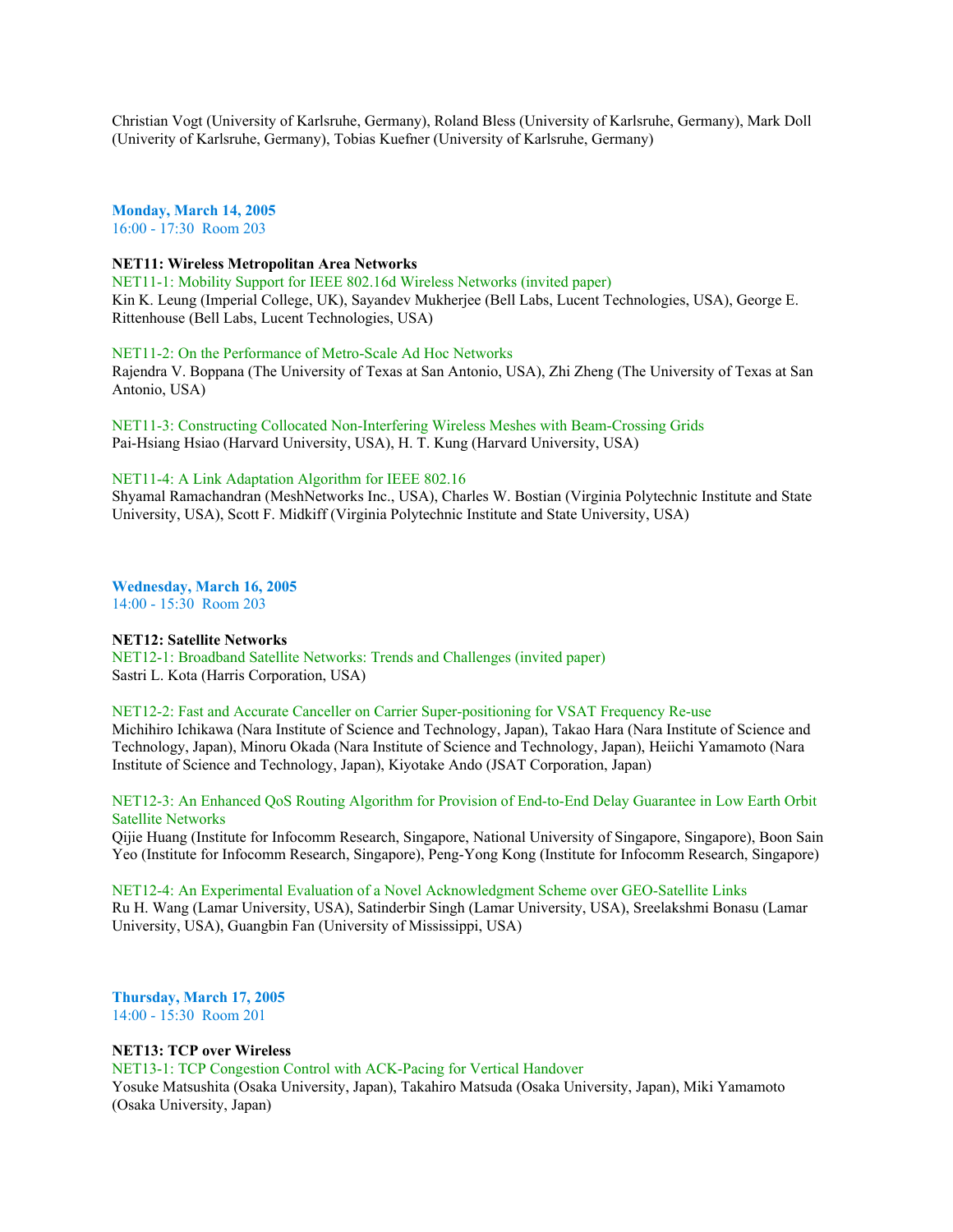#### NET13-2: TCP/IP Analysis and Optimization over a Precommercial Live UMTS Network

M. Catalan (Technical University of Catalonia, Spain), C. Gomez (Technical University of Catalonia, Spain), D. Viamonte (Technical University of Catalonia, Spain), J. Paradells (Technical University of Catalonia, Spain), A. Calveras (Technical University of Catalonia, Spain), F. Barcelo (Technical University of Catalonia, Spain)

### NET13-3: Modeling Split-TCP Latency and Buffering Requirements in GEO Satellite Networks

M. Karaliopoulos (University of Surrey, UK), R. Tafazolli (University of Surrey, UK), B. Evans (University of Surrey, UK)

### NET13-4: Quality of Service for TCP over Satellite Links in Congested Networks

Unghee Lee (Virginia Polytechnic Institute and State University, USA), Scott F. Midkiff (Virginia Polytechnic Institute and State University, USA)

**Thursday, March 17, 2005** 16:00 - 17:30 Room 201

## **NET14: Wireless Network Securit**

NET14-1: DoS-resistant Access Control Protocol with Identity Confidentiality for Wireless Networks Zhiguo Wan (National University of Singapore, Singapore), Bo Zhu (National University of Singapore, Singapore), Robert H. Deng (Singapore Management University, Singapore), Feng Bao (Institute for Infocomm Research, Singapore), Akkihebbal L. Ananda (National University of Singapore, Singapore)

# NET14-2: Access Control for Future Mobile Devices

Hongyuan Chen (Nokia Research Center, Japan), T. V. L. N Sivakumar (Nokia Research Center, Japan)

### NET14-3: Mobile IPv4 Secure Firewall Traversal with Deployment of Foreign Agents Jin Tang (Georgia Institute of Technology, USA), John A. Copeland (Georgia Institute of Technology, USA)

#### **Wednesday, March 16, 2005** 14:00 - 15:30 Room 201

# **NET15: Multihop and Ad Hoc WLANs**

NET15-1: Effect of Relaying on Capacity Improvement in Wireless Local Area Networks Aaron So (University of Toronto, Canada), Ben Liang (University of Toronto, Canada)

# NET15-2: The Impact of Lossy Links on TCP Performance in IEEE 802.11 based Ad Hoc Networks

Xia Li (National University of Singapore, Singapore, Institute for Infocomm Research, Singapore), KeeChaing Chua (National University of Singapore, Singapore), Peng-Yong Kong (Institute for Infocomm Research, Singapore), ShengMing Jiang (Institute for Infocomm Research, Singapore)

# NET15-3: Proportional Fairness in Wireless LANs and Ad Hoc Networks

Bin Jiang Li (The Chinese University of Hong Kong, Hong Kong), Chang Liew Soung (The Chinese University of Hong Kong, Hong Kong)

NET15-4: BLAM: An Energy-Aware MAC Layer Enhancement for Wireless Ad Hoc Networks Sameh Gobriel (University of Pittsburgh, USA), Rami Melhem (University of Pittsburgh, USA), Daniel Mossé (University of Pittsburgh, USA)

**Wednesday, March 16, 2005**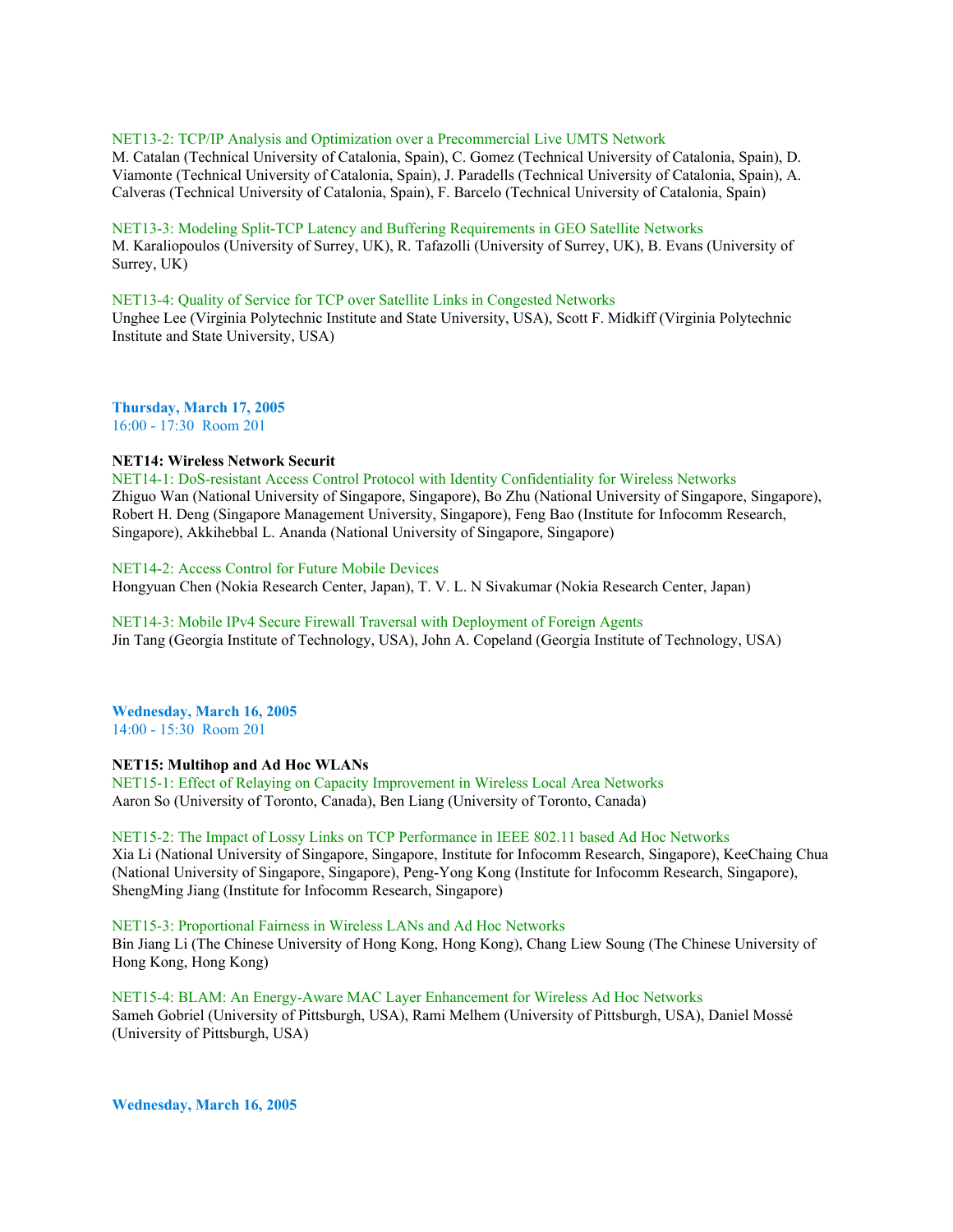16:00 - 17:30 Room 201

### **NET16: Mobility over WLANs/WLAN Deployment**

NET16-1: QoS for Inter-WLAN IP Mobility with High Speed Accessed Network Server Moshiur Rahman (AT&T Labs, USA), Fotios Harmantzis (Stevens Institute of Technology, USA), Vinoth Gunasekaran (Stevens Institute of Technology, USA)

### NET16-2: Roaming Key based Fast Handover in WLANs

A. R. Prasad (DoCoMo Communications Laboratories Europe GmbH, Germany), H. Wang (DoCoMo Communications Laboratories Europe GmbH, Germany)

NET16-3: A Network Layer Seamless Handover Scheme Based on Xcast for Wireless LANs Lei Li (The Graduate University for Advanced Studies, Japan), Shinji Abe (National Institute of Informatics, Japan)

NET16-4: Joint Access Point Placement and Channel Assignment for 802.11 Wireless LANs Xiang Ling (University of Electronic Science and Technology of China, China), Kwan Lawrence Yeung (University of Hong Kong, Hong Kong)

# **Tuesday, March 15, 2005**

14:00 - 15:30 Room 201

# **NET17: Real-time Traffic over WLAN**

NET17-1: Using Dynamic PCF to Improve the Capacity for VoIP Traffic in IEEE 802.11 Networks (invited paper) Takehiro Kawata (NTT, Japan), Sangho Shin (Columbia University, USA), Andrea G. Forte (Columbia University, USA), Henning Schulzrinne (Columbia University, USA)

NET17-2: Wireless LAN Resource Management Mechanism Guaranteeing Minimum Available Bandwidth for Real-Time Communication Toshihiko Tamura (NTT Corporation, Japan), Tadashi Ito (NTT Corporation, Japan)

NET17-3: Optimization of a Link Adaptation Algorithm for Voice over Wireless LAN Applications Tony Braskich (Motorola Labs, USA), Nattavut Smavatkul (Motorola Labs, USA), Steve Emeott (Motorola Labs, USA)

# NET17-4: Effect of Packet Size on Loss Rate and Delay in Wireless Links

Jari Korhonen (National University of Singapore, Singapore), Ye Wang (National University of Singapore, Singapore)

**Tuesday, March 15, 2005** 16:00 - 17:30 Room 201

# **NET18: WLAN Performance**

NET18-1: A Methodology for the Energy Efficiency Performance Evaluation of Tree-search Contention Resolution Algorithms (invited paper) Chatschik Bisdikian (IBM T. J. Watson Research Center, USA)

NET18-2: Enhancing 802.11 DCF MAC for TCP/IP Communication Yoshifumi Nishida (Sony Computer Science Laboratories, Inc., Japan)

NET18-3: SCW: Sliding Contention Window for Efficient Service Differentiation in IEEE 802.11 Networks Abdelhamid Nafaa (University of Versailles, France), Adlen Ksentini (University of Cergy-Pontoise, France), Ahmed Mehaoua (University of Versailles, France)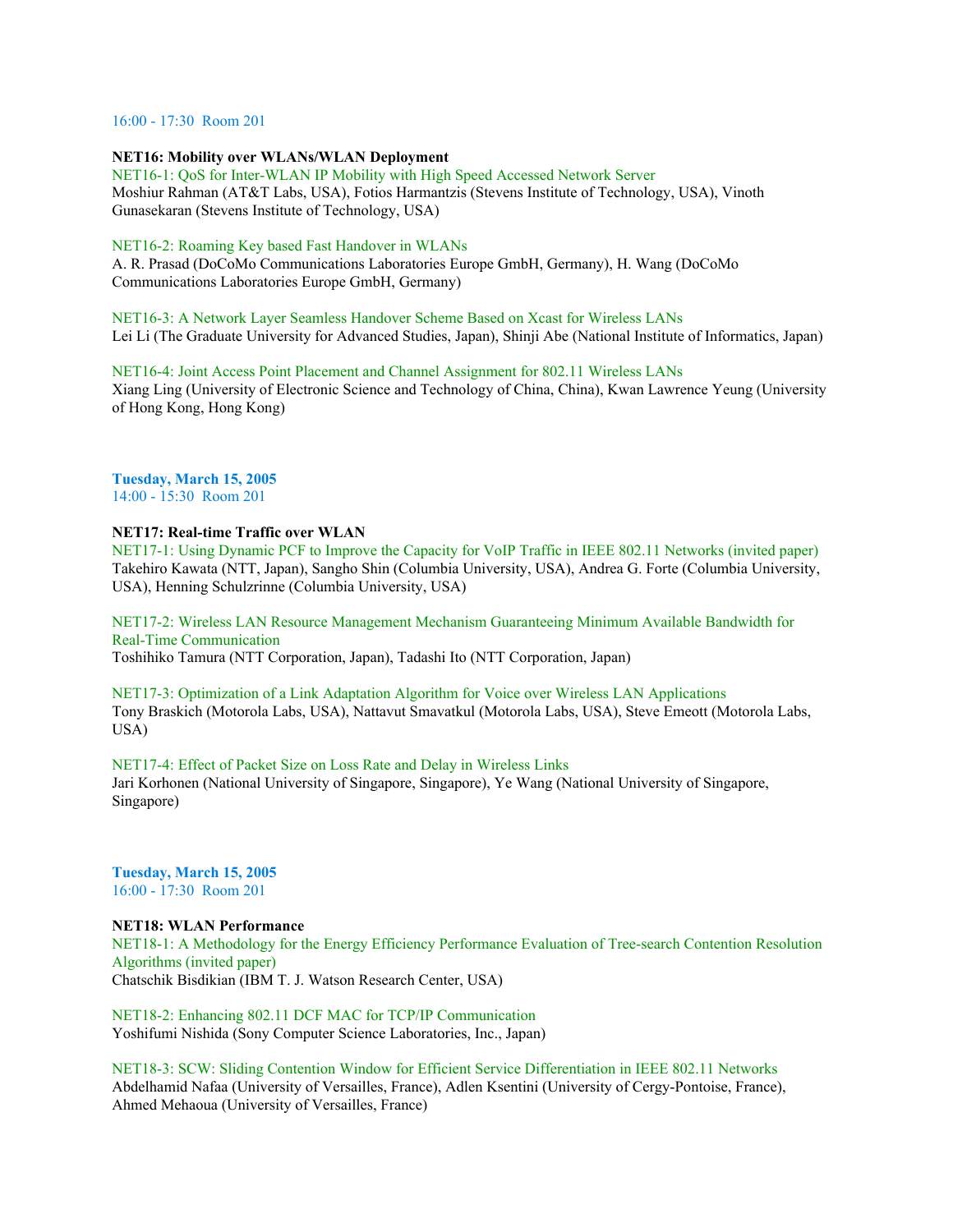NET18-4: A Technical and Micro-Economic Analysis of Wireless LANs Leonardo Badia (University of Ferrara, Italy), Michele Zorzi (University of Padova, Italy)

**Tuesday, March 15, 2005** 16:00 - 17:30 Room 205

#### **NET19: Mobility Models and Effects**

NET19-1: The Influence Mobility Model: A Novel Hierarchical Mobility Modeling Framework Muhammad U. Ilyas (Michigan State University, USA, Lahore University of Management Sciences, Pakistan), Hayder Radha (Michigan State University, USA)

NET19-2: Using Delaunay Triangulation to Construct Obstacle Detour Mobility Model Dijiang Huang (University of Missouri–Kansas City, USA)

NET19-3: Impact of Mobility on Connection Stability in Ad Hoc Networks Sungsoon Cho (University of Michigan, USA), John P. Hayes (University of Michigan, USA)

NET19-4: HSDPA Flow Level Performance and the Impact of Terminal Mobility Remco Litjens (TNO Telecom, The Netherlands)

**Tuesday, March 15, 2005** 16:00 - 17:30 Room 204

### **NET20: Experimental Evaluations**

NET20-1: Overview of the ORBIT Radio Grid Testbed for Evaluation of Next-Generation Wireless Network Protocols (invited paper)

D. Raychaudhuri (Rutgers University, USA), I. Seskar (Rutgers University, USA), M. Ott (Rutgers University, USA), S. Ganu (Rutgers University, USA), K. Ramachandran (Rutgers University, USA), H. Kremo (Rutgers University, USA), R. Siracusa (Rutgers University, USA), H. Liu (Rutgers University, USA), M. Singh (Rutgers University, USA)

NET20-2: GPRS Measurement Methodologies and Performance Characterization for the Railway Environment Dirk Michel (Bechtel Telecommunications, UK), Nathan Ramasarma (Bechtel Telecommunications, USA)

NET20-3: Empirical Observations on Wireless LAN Performance in Vehicular Traffic Scenarios and Link Connectivity based Enhancements for Multihop Routing

Jatinder Pal Singh (Stanford University, USA), Nicholas Bambos (Stanford University, USA), Bhaskar Srinivasan (Robert Bosch Corporation, USA), Detlef Clawin (Robert-Bosch-Strasse 200, Germany), Yonchun Yan (University of Cincinnati, USA)

NET20-4: Implementation of a Cellular Framework for Spontaneous Network Establishment

Marc Danzeisen (University of Berne, Switzerland, Swisscom AG, Switzerland), Torsten Braun (University of Berne, Switzerland), Simon Winiker (University of Berne, Switzerland), Daniel Rodellar (Swisscom AG, Switzerland)

**Thursday, March 17, 2005** 9:00 - 10:30 Room 201

**NET21: Cellular WLAN Interworking**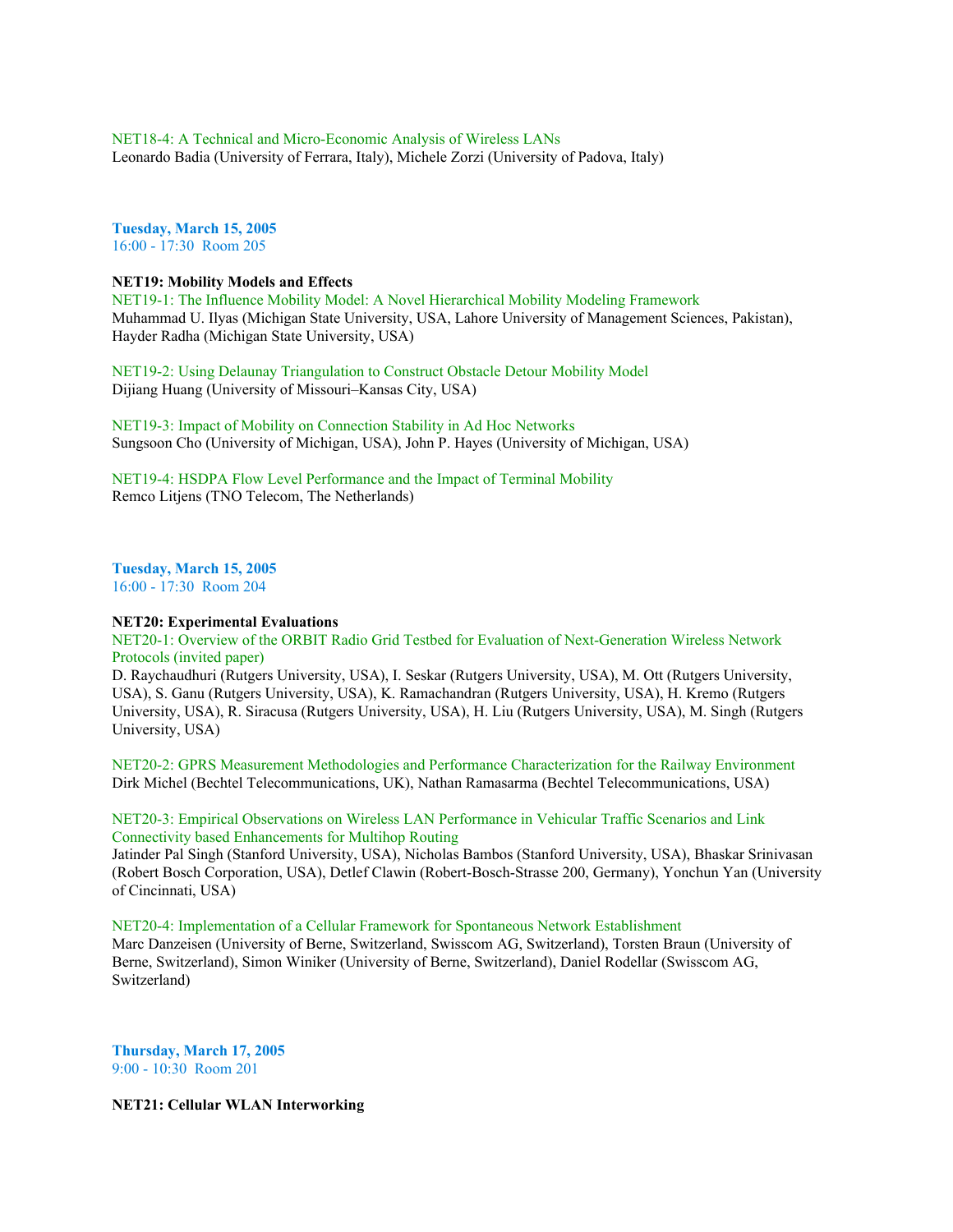NET21-1: An Improved Interworking Architecture for UMTS–WLAN Tight Coupling Chunming Liu (Florida International University, USA), Chi Zhou (Florida International University, USA)

NET21-2: Incentive Scheduling for Cooperative Relay in WWAN/WLAN Two-Hop-Relay Network Hung-Yu Wei (NEC Labs America, USA, Columbia University, USA), Richard D. Gitlin (Columbia University, USA)

NET21-3: Practical Considerations on End-to-End Cellular/PWLAN Architecture in Support of Bilateral Roaming Jenq-Shiou Leu (National Tsing Hua University, Taiwan), Rong-Horng Lai (Mobitai Communications, Taiwan), Hsin-I Lin (Mobitai Communications, Taiwan), Wei-Kuan Shih (National Tsing Hua University, Taiwan)

NET21-4: WRN: Improving System Performance in 3G Networks Through Fixed multiHop Relay Nodes Shamik Sengupta (University of Central Florida, USA), Mainak Chatterjee (University of Central Florida, USA), Samrat Ganguly (NEC Laboratories America, USA), Rauf Izmailov (NEC Laboratories America, USA)

**Tuesday, March 15, 2005** 9:00 - 10:30 Room 201

# **NET22: Cellular Network Engineering**

NET22-1: Geographic Load Balancing for WCDMA Mobile Networks Using a Bubble Oscillation Algorithm Lin Du (Philips Research East Asia, P.R. China), John Bigham (University of London, UK), Laurie Cuthbert (University of London, UK)

NET22-2: Dynamic Inter-Operator Spectrum Sharing for UMTS FDD with Displaced Cellular Networks M. K. Pereirasamy (Siemens AG, Germany), J. Luo (Siemens AG, Germany), M. Dillinger (Siemens AG, Germany), C. Hartmann (Technical University of Munich, Germany)

NET22-3: Novel Algorithms for Reducing Cell Sites during a Technology Upgrade and Network Overlay David Abusch-Magder (Bell Labs, Lucent Technology, USA)

NET22-4: A Simple and Accurate Linear Solver for Hyperbolic Localization Haoyun Wu (Sensis Corporation, USA), I-tai Lu (Polytechnic University, USA)

**Wednesday, March 16, 2005** 9:00 - 10:30 Room 201

### **NET23: End-to-end Performance**

NET23-1: Latency Analysis of WAP 2.0 for Short-Lived Flows

Humphrey Rutagemwa (University of Waterloo, Canada), Xuemin Shen (University of Waterloo, Canada), Jon W. Mark (University of Waterloo, Canada)

NET23-2: Using Network Tomography for Dynamic Path Adaptation

Hazar Aouad (Ecole Nationale Supérieure des Télécommunications, France), Samir Tohme (Versailles St Quentin University, France)

NET23-3: Local Restoration for Bandwidth Guaranteed Connections in Mobile Optical Backbone Networks Fangting Sun (University of Maryland, USA), Mark Shayman (University of Maryland, USA)

NET23-4: Load Balancing in Distributed Computing over Wireless LAN: Effects of Network Delay S. Dhakal (University of New Mexico, USA), M. M. Hayat (University of New Mexico, USA), M. Elyas (University of New Mexico, USA), J. Ghanem (University of New Mexico, USA), C. T. Abdallah (University of New Mexico, USA)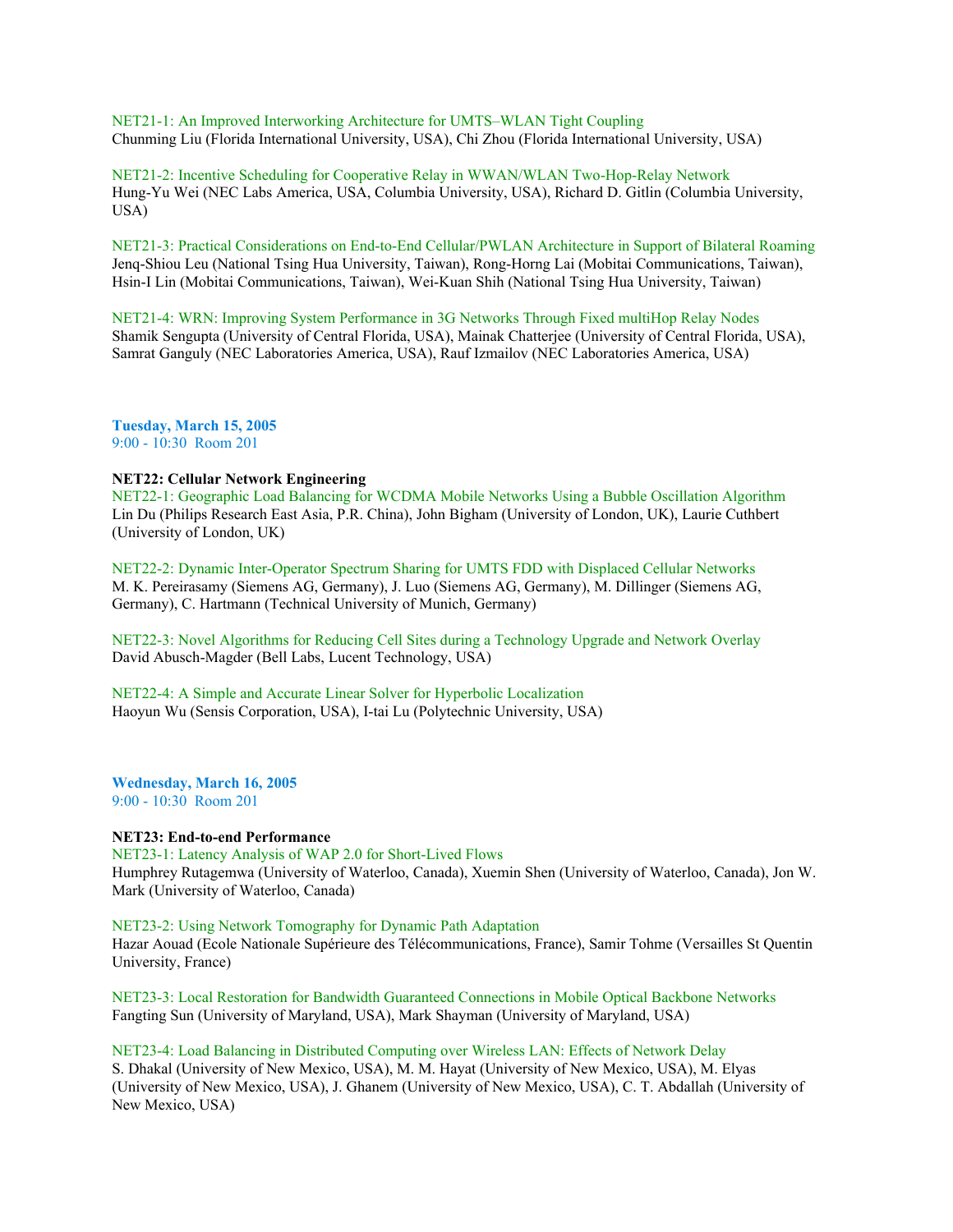#### **Wednesday, March 16, 2005**

14:00 - 15:30 Room 204

### **NET24: Wireless Network Performance 1**

NET24-1: Multicast Streaming over 3G Cellular Networks through multiChannel Transmissions: Proposals and Performance Evaluation

Michele Rossi (University of Ferrara, Italy), Paolo Casari (University of Padova, Italy), Marco Levorato (University of Padova, Italy), Michele Zorzi (University of Padova, Italy)

# NET24-2: Comparison of Signaling Performance in the UMTS Radio Access Network and a Merged Radio Access Network Architecture

Andreas Mitschele-Thiel (Technical University of Ilmenau, Germany), Peter Schefczik (Lucent Technologies, Germany), Anja Wiedemann (University of Duisburg-Essen, Germany)

#### NET24-3: Retransmission Strategies for MBMS over GERAN

Hrvoje Jenka\_ (Munich University of Technology, Germany), Günther Liebl (Munich University of Technology, Germany), Thomas Stockhammer (Siemens AG, Germany), Wen Xu (Siemens AG, Germany)

# NET24-4: Multicast Optimization in Broadband Adaptive Optical Wireless Networks

Ahmed M. Mahdy (University of Nebraska–Lincoln, USA), Jitender S. Deogun (University of Nebraska–Lincoln, USA)

**Thursday, March 17, 2005** 16:00 - 17:00 Room 204

**NET25: Wireless Network Performance 2**

# NET25-1: Locality-based Techniques for Computationally Simplifying Wireless Network Optimization R. Kang-Xing Jin (Bell Labs, Lucent Technologies, USA), Jeffrey Brian Arnold (Bell Labs, Lucent Technologies, USA), David Abusch-Magder (Bell Labs, Lucent Technology, USA)

NET25-2: Cell Stay Time Prediction for Mobility Independent Predictive Services in Wireless Networks F. De Rango (University of Calabria, Italy), P. Fazio (University of Calabria, Italy), S.Marano (University of Calabria, Italy)

NET25-3: TCP Traffic in Bluetooth 1.2: Performance and Dimensioning of Flow Control Jelena Mi<sub>i</sub> (University of Manitoba, Canada), Ka Lok Chan (The Hong Kong University of Science and Technology, China), Vojislav Mi\_i\_ (University of Manitoba, Canada)

# NET25-4: Permeable-Layer Receiver for Reliable Multicast Transmission in Wireless Systems Hrvoje Jenka\_ (Munich University of Technology, Germany), Thomas Stockhammer (Siemens AG, Germany), Wen Xu (Siemens AG, Germany)

**Wednesday, March 16, 2005** 16:00 - 17:30 Room 202

### **NET26: Sensor Network Protocols**

NET26-1: A Cross-layer Approach for Efficient Flooding in Wireless Sensor Networks Xiaodong Wang (University of Cincinnati, USA), Jun Yin (University of Cincinnati, USA), Qi Zhang (University of Cincinnati, USA), Dharma P. Agrawal (University of Cincinnati, USA)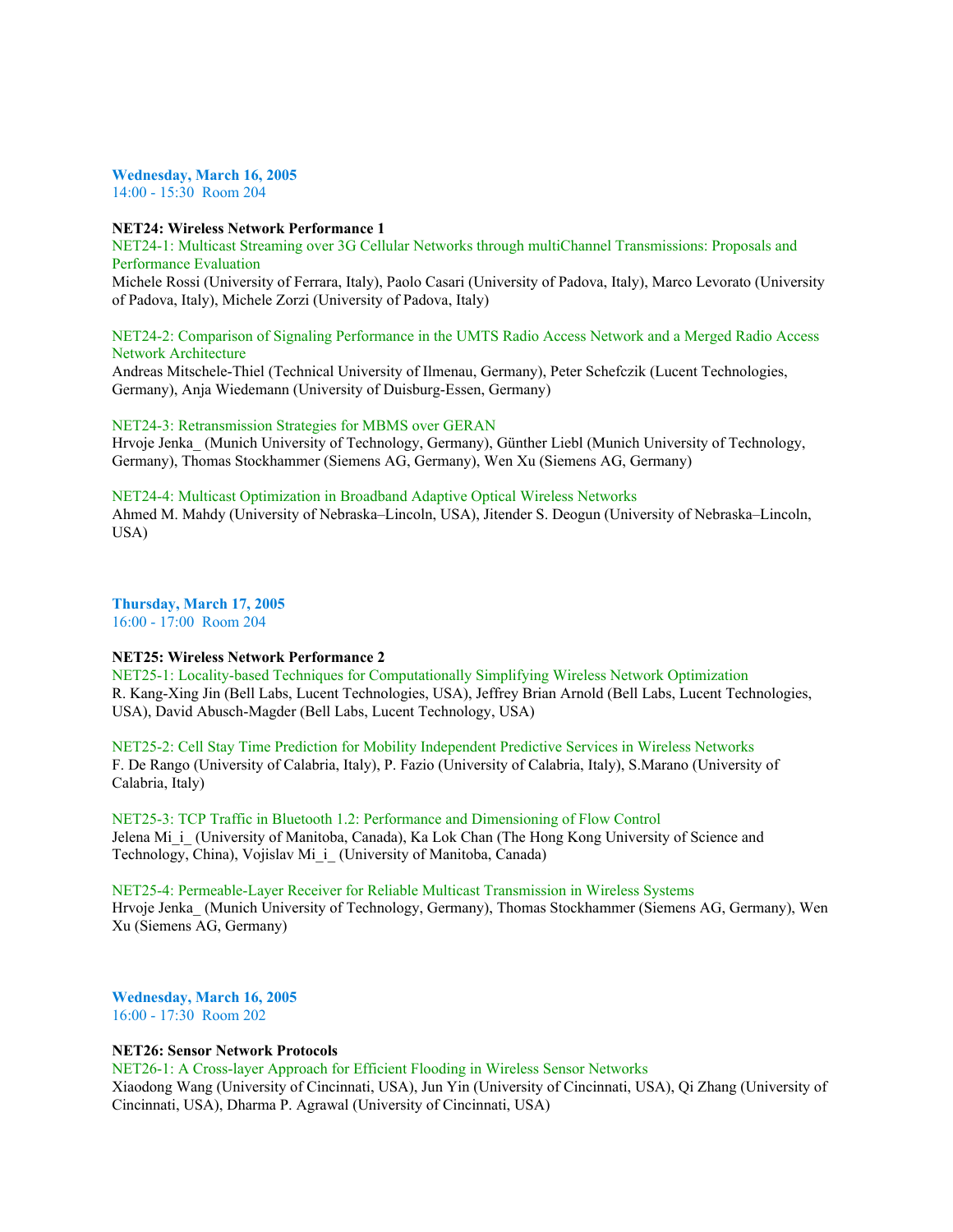NET26-2: A State-free Data Delivery Protocol for Multihop Wireless Sensor Networks Dazhi Chen (Syracuse University, USA), Jing Deng (University of New Orleans, USA), Pramod K. Varshney (Syracuse University, USA)

NET26-3: A Distributed Protocol for Query Execution in Sensor Networks

Jang-Ping Sheu (National Central University, Taiwan), Chia-Hao Yu (National Central University, Taiwan), Tu Shin-Chih (University of National Central, Taiwan)

NET26-4: Analysis of Hierarchical Algorithms for Wireless Sensor Network Routing Protocols Kevin Sean Chan (Georgia Institute of Technology, USA), Hossein Pishro-Nik (Georgia Institute of Technology, USA), Faramarz Fekri (Georgia Institute of Technology, USA)

**Monday, March 14, 2005** 16:00 - 17:30 Room 201

**NET27: Sensor Network: Node Placement and Localization**

NET27-1: Towards Optimal Sensor Placement with Hypercube Cutting Planes (invited paper) Siddhartha Chaudhuri (Indian Institute of Technology, Kanpur, India), R. K. Ghosh (Indian Institute of Technology, Kanpur, India), Sajal K. Das (The University of Texas at Arlington, USA)

NET27-2: Sensor Networks over Information Fields: Optimal Energy and Node Distributions Hithesh Nama (Rutgers University, USA), Narayan Mandayam (Rutgers University, USA)

NET27-3: Density-Aware Hop-Count Localization (DHL) in Wireless Sensor Networks with Variable Density Sau Yee Wong (Institute of Infocomm Research, Singapore, National University of Singapore, Singapore), Joo Ghee Lim (Institute for Infocomm Research, Singapore), S. V. Rao (Institute for Infocomm Research, Singapore), Winston K. G. Seah (Institute for Infocomm Research, Singapore)

NET27-4: A Distributed Algorithm for Logical Location Estimation in Speckled Computing

R. McNally (University of Edinburgh, Scotland), K. J. Wong (University of Edinburgh, Scotland), D. K. Arvind (University of Edinburgh, Scotland)

**Monday, March 14, 2005** 16:00 - 17:30 Room 202

# **NET28: Sensor Network: Energy Efficiency 1**

NET28-1: Energy Aware Routing for Spatio-Temporal Queries in Sensor Networks (invited paper) Neha Jain (University of Cincinnati, USA), Ratnabali Biswas (University of Cincinnati, USA), Nagesh Nandiraju (University of Cincinnati, USA), Dharma P. Agrawal (University of Cincinnati, USA)

NET28-2: Energy and Mobility Aware Geographical Multipath Routing for Wireless Sensor Networks Qilian Liang (University of Texas at Arlington, USA), Qingchun Ren (University of Texas at Arlington, USA)

NET28-3: Energy Efficient Clustering in Sensor Networks with Mobile Agents Mahdi Lotfinezhad (University of Toronto, Canada), Ben Liang (University of Toronto, Canada)

NET28-4: Energy-Aware, Collaborative Tracking with Ad Hoc Wireless Sensor Networks Sanjeevi Balasubramanian (Wichita State University, USA), Sudharman K. Jayaweera (Wichita State University, USA), Kameswara R. Namuduri (Wichita State University, USA)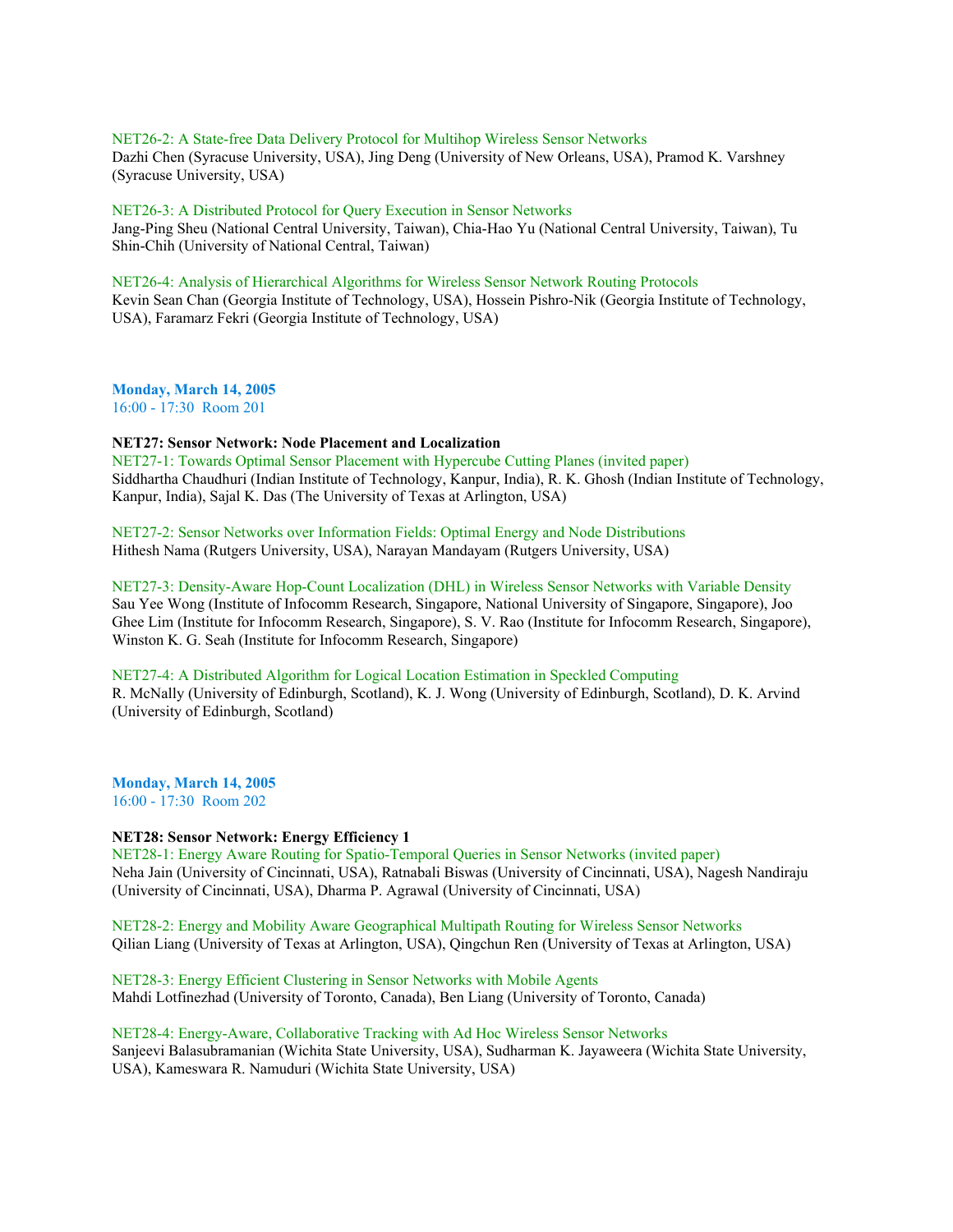**Tuesday, March 15, 2005**

9:00 - 10:30 Room 202

**NET29: Sensor Network: Energy Efficiency 2**

NET29-1: Towards a Model of Energy Complexity for Algorithms (invited paper) Ravi Jain (DoCoMo USA Laboratories, USA), David Molnar (University of California, Berkeley, USA), Zulfikar Ramzan (DoCoMo USA Laboratories, USA)

# NET29-2: Lifetime Maximization under Reliability Constraint via Cross-Layer Strategy in Wireless Sensor **Networks**

Hojoong Kwon (Seoul National University, Korea), Tae Hyun Kim (Seoul National University, Korea), Sunghyun Choi (Seoul National University, Korea), Byeong Gi Lee (Seoul National University, Korea)

NET29-3: A Minimum-Power Wireless Sensor Network Self-Deployment Scheme Wei Li (Boston University, USA), Christos G. Cassandras (Boston University, USA)

NET29-4: Fuzzy Optimization for Distributed Sensor Deployment Haining Shu (University of Texas at Arlington, USA), Qilian Liang (University of Texas at Arlington, USA)

# **Thursday, March 17, 2005** 14:00 - 15:30 Room 202

# **NET30: Sensor Network: Security**

NET30-1: Securing Sensor Networks with Location-based Keys Yanchao Zhang (University of Florida, USA), Wei Liu (University of Florida, USA), Wenjing Lou (Worcester Polytechnic Institute, USA), Yuguang Fang (University of Florida, USA)

NET30-2: A Robust Group-based Key Management Scheme for Wireless Sensor Networks Zhen Yu (Iowa State University, USA), Yong Guan (Iowa State University, USA)

NET30-3: LLK: A Link-Layer Key Establishment Scheme for Wireless Sensor Networks Yun Zhou (University of Florida, USA), Yanchao Zhang (University of Florida, USA), Yuguang Fang (University of Florida, USA)

NET30-4: The New Intrusion Prevention and Detection Approaches for Clustering-based Sensor Networks Chien-Chung Su (National Cheng Kung University, Taiwan), Ko-Ming Chang (National Cheng Kung University, Taiwan), Yau-Hwang Kuo (National Cheng Kung University, Taiwan), Mong-Fong Horng (Shu-Te University, Taiwan)

**Thursday, March 17, 2005** 16:00 - 17:00 Room 202

# **NET31: Sensor Network Design**

NET31-1: Critical Area Attention in Traffic Aware Dynamic Node Scheduling for Low Power Sensor Networks Mostafa Ghannad Rezaie (University of Tehran, Iran), Vahid Shah Mansouri (Shrift University of Technology, Iran), Mehdi Mani (Institut National des Telecommunications, France)

NET31-2: Distributed Source Coding in Wireless Sensor Networks using LDPC Coding: The Entire Slepian-Wolf Rate Region

Mina Sartipi (Georgia Institute of Technology, USA), Faramarz Fekri (Georgia Institute of Technology, USA)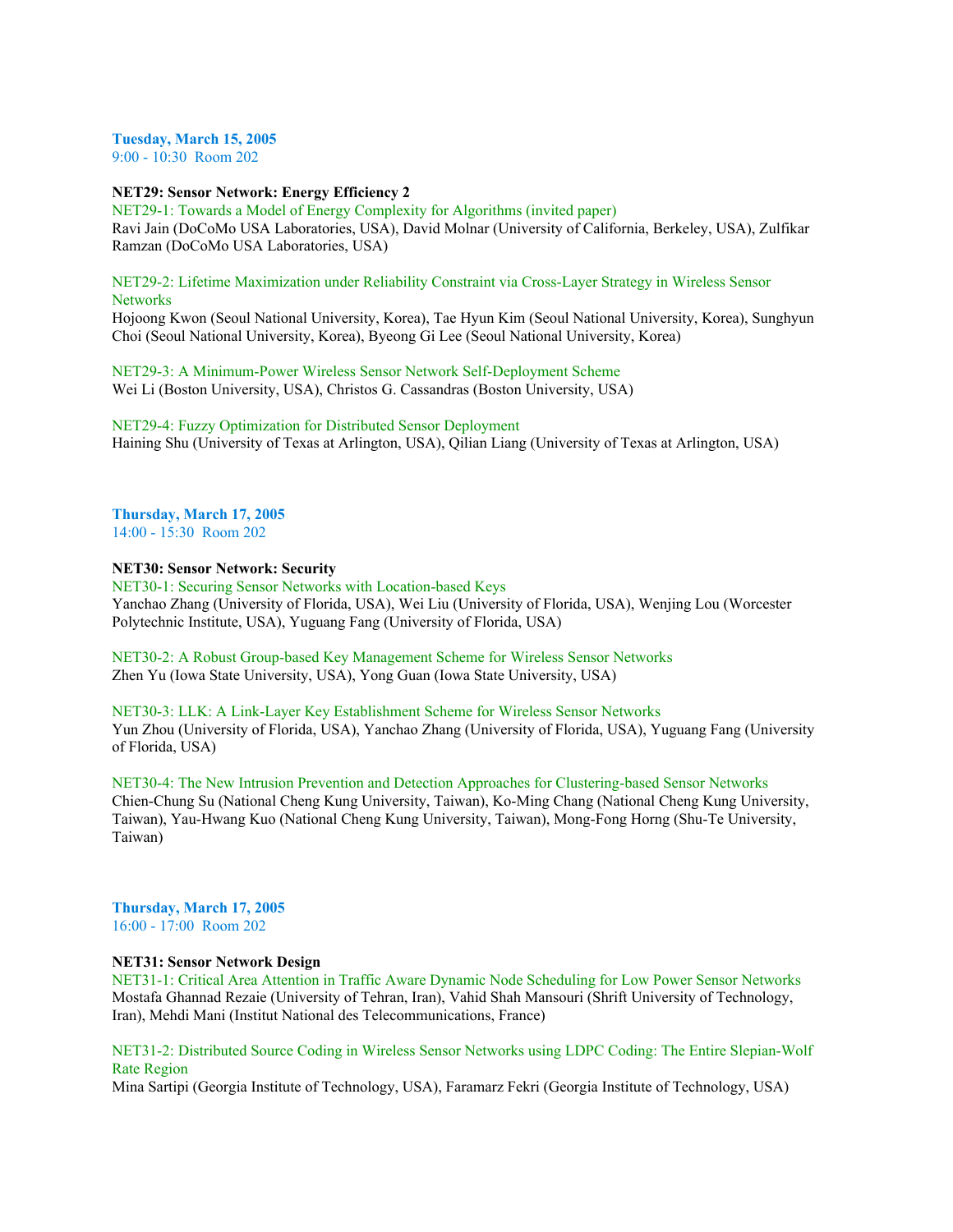NET31-3: Self-Organizing Redundancy-Cellular Architecture for Wireless Sensor Networks Xiaofei Wang (Cornell University, USA), Toby Berger (Cornell University, USA)

NET31-4: A Study into the Practical Issues Related to a Deployed Ad Hoc Wireless Sensor Network E. L. Kuan (Multiple Access Communications Limited, UK)

**Tuesday, March 15, 2005** 14:00 - 15:30 Room 202

# **NET32: MANET Routing 1**

NET32-1: Multipath Fresnel Zone Routing for Wireless Ad Hoc Networks Yibin Liang (Virginia Polytechnic Institute and State University, USA), Scott F. Midkiff (Virginia Polytechnic Institute and State University, USA)

NET32-2: Neighbor Stability Routing in MANETs Lei Chen (Auburn University, USA), Chung-wei Lee (Auburn University, USA)

NET32-3: Node Caching Enhancement of Reactive Ad Hoc Routing Protocols Sunsook Jung (Georgia State University, USA), Nisar Hundewale (Georgia State University, USA), Alex Zelikovsky (Georgia State University, USA)

NET32-4: A Cross-Layer Approach for Designing Directional Routing Protocol in MANETs Hrishikesh Gossain (University of Cincinnati, USA), Tarun Joshi (University of Cincinnati, USA), Carlos Cordeiro (Philips Research, USA), Dharma P. Agrawal (University of Cincinnati, USA)

**Wednesday, March 16, 2005** 9:00 - 10:30 Room 202

# **NET33: MANET Routing 2**

NET33-1: Adaptive Load Balancing in Mobile Ad Hoc Networks Shouyi Yin (Tsinghua University, P.R. China), Xiaokang Lin (Tsinghua University, P.R. China)

NET33-2: Routing with Congestion Awareness and Adaptivity in Mobile Ad Hoc Networks Duc A. Tran (University of Dayton, USA), Harish Raghavendra (University of Dayton, USA)

NET33-3: Dynamic NIx-Vector Routing for Mobile Ad Hoc Networks Young J. Lee (Georgia Institute of Technology, USA), George F. Riley (Georgia Institute of Technologh, USA)

NET33-4: A Workload-based Adaptive Load-Balancing Technique for Mobile Ad Hoc Networks Young J. Lee (Georgia Institute of Technology, USA), George F. Riley (Georgia Institute of Technologh, USA)

**Thursday, March 17, 2005** 9:00 - 10:30 Room 202

### **NET34: MANET Routing 3**

NET34-1: Improving the Efficiency and Reliability of the Route Discovery Process in On-demand Routing Protocols

Marco Aurélio Spohn (University of California at Santa Cruz, USA), J. J. Garcia-Luna-Aceves (University of California at Santa Cruz, USA)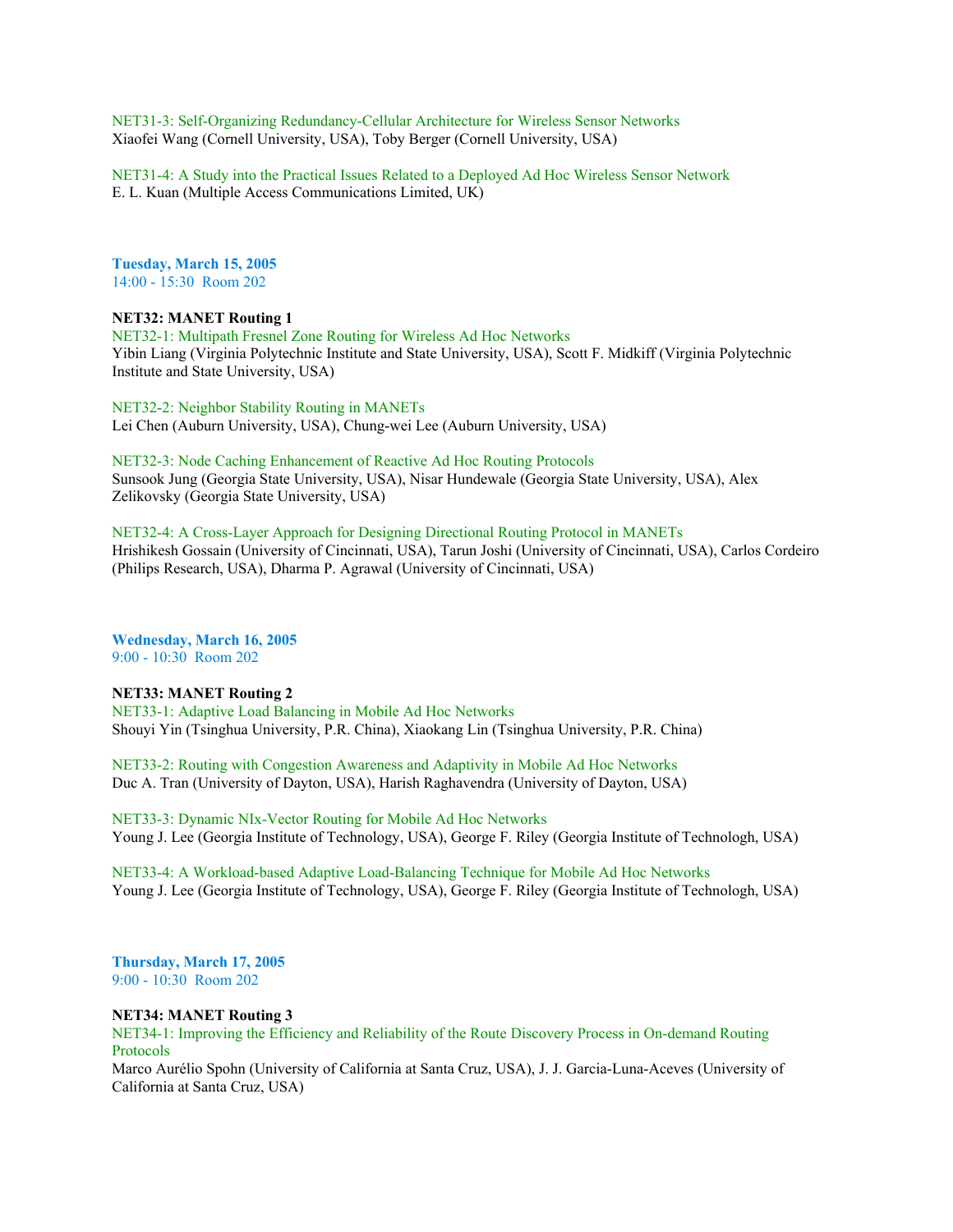NET34-2: Path Verification for Robust, Instantaneous Loop-free Routing in Ad Hoc Networks Hari Rangarajan (University of California, Santa Cruz, USA), J. J. Garcia-Luna-Aceves (University of California at Santa Cruz, USA)

NET34-3: Establishing Measurement-based Reliable Path in Mobile Ad Hoc Networks Ki-Il Kim (Chungnam National University, Korea), Sang-Ha Kim (Chungnam National University, Korea)

#### NET34-4: On-Line Disjoint Path Routing for Network Capacity Maximization in Ad Hoc Networks

Weifa Liang (Australian National University, Australia), Yuzhen Liu (Wuhan University, P.R. China), Xiaoxing Guo (Australian National University, Australia)

**Tuesday, March 15, 2005** 16:00 - 17:30 Room 202

#### **NET35: MANET Routing 4**

NET35-1: Experimental Evaluation of LANMAR, a Scalable Ad Hoc Routing Protocol Yeng-Zhong Lee (University of California at Los Angeles, USA), Jason Chen (University of California at Los

Angeles, USA), Xiaoyan Hong (The University of Alabama, USA), Kaixin Xu (University of California at Los Angeles, USA), Teresa Breyer (University of California at Los Angeles, USA), Mario Gerla (University of California at Los Angeles, USA)

# NET35-2: Ferry Replacement Protocols in Sparse MANET Message Ferrying Systems

Jeonghwa Yang (Georgia Institute of Technology, USA), Yang Chen (Georgia Institute of Technology, USA), Mostafa Ammar (Georgia Institute of Technology, USA), Chungkee Lee (Georgia Institute of Technology, USA)

### NET35-3: Route Reservation in Ad Hoc Networks: Is It a Good Idea?

Sooksan Panichpapiboon (Carnegie Mellon University, USA), Gianluigi Ferrari (Carnegie Mellon University, USA), Nawaporn Wisitpongphan (Carnegie Mellon University, USA), Ozan K. Tonguz (Carnegie Mellon University, USA)

NET35-4: Routing and Interface Assignment in multiChannel multiInterface Wireless Networks Pradeep Kyasanur (University of Illinois at Urbana–Champaign, USA), Nitin H. Vaidya (University of Illinois at Urbana–Champaign, USA)

**Tuesday, March 15, 2005** 16:00 - 17:30 Room 203

# **NET36: MANET Power Efficient Broadcasting**

NET36-1: The Minimum Power Broadcast Problem in Wireless Networks: A Simulated Annealing Approach Roberto Montemanni (Istituto Dalle Molle di Studi sull'Intelligenza Artificiale, Switzerland), Luca Maria Gambardella (Istituto Dalle Molle di Studi sull'Intelligenza Artificiale, Switzerland), Arindam K. Das (University of Washington, USA)

NET36-2: Scalable Power-Efficient Broadcast over Densely Deployed Wireless Ad Hoc Networks Intae Kang (University of Washington, USA), Radha Poovendran (University of Washington, USA)

# NET36-3: Local Versus Global Power Adaptive Broadcasting in Ad Hoc Networks

Kyriakos Karenos (University of California, Riverside, USA), Asheq Khan (University of California, Riverside, USA), Srikanth Krishnamurthy (University of California, Riverside, USA), Michalis Faloutsos (University of California, Riverside, USA), Xiaohu Chen (University of California, Riverside, USA)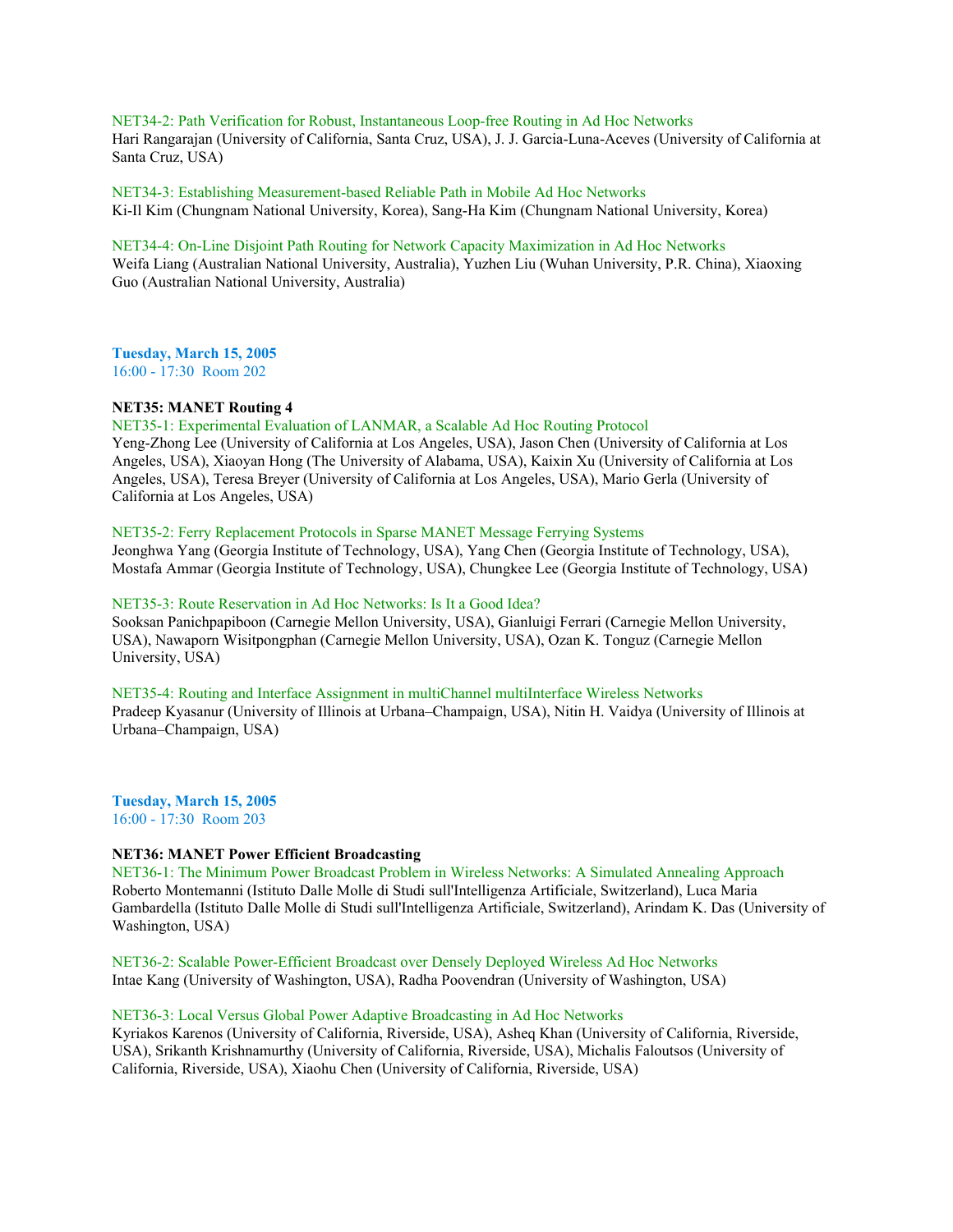NET36-4: NB-TRACE: Network-Wide Broadcasting Through Time Reservation Using Adaptive Control for Energy Efficiency Bulent Tavli (University of Rochester, USA), Wendi B. Heinzelman (University of Rochester, USA)

**Tuesday, March 15, 2005** 9:00 - 10:30 Room 203

# **NET37: MANET Key Management**

NET37-1: Analysis of a Hybrid Key Management Solution for Ad Hoc Networks Aruna Balasubramanian (University at Buffalo, USA), Sumita Mishra (CompSys Technologies Inc., USA), Ramalingam Sridhar (University at Buffalo, USA)

# NET37-2: An Improved Authenticated Key Agreement Protocol with Perfect Forward Secrecy for Wireless Mobile Communication

Ai-fen Sui (The University of Hong Kong, Hong Kong), Lucas C. K. Hui (The University of Hong Kong, Hong Kong), S. M. Yiu (The University of Hong Kong, Hong Kong), K. P. Chow (The University of Hong Kong, Hong Kong), W. W. Tsang (The University of Hong Kong, Hong Kong), C. F. Chong (The University of Hong Kong, Hong Kong), K. H. Pun (The University of Hong Kong, Hong Kong), H. W. Chan (The University of Hong Kong, Hong Kong)

# NET37-3: PGSP: A Protocol for Secure Communication in Peer-to-Peer System

Neelima Arora (Intel Technologies Pvt. Ltd., India), R. K. Shyamasundar (Tata Institute of Fundamental Research, India)

### NET37-4: An Authenticated Group Key Agreement for Wireless Networks

Chik How Tan (Nanyang Technological University, Singapore), Joseph Chee Ming Teo (Nanyang Technological University, Singapore)

### **Tuesday, March 15, 2005** 14:00 - 15:30 Room 203

#### **NET38: MANET Security**

NET38-1: Detecting and Locating Wormhole Attacks in Wireless Ad Hoc Networks through Statistical Analysis of Multipath

Lijun Qian (Prairie View A&M University, USA), Ning Song (Prairie View A&M University, USA), Xiangfang Li (WRutgers University, USA)

## NET38-2: Mitigating Malicious Control Packet Floods in Ad Hoc Networks

Saman Desilva (The University of San Antonio, USA), Rajendra V. Boppana (The University of Texas at San Antonio, USA)

NET38-3: Resource-Aware Self-Adaptive Security Provisioning in Mobile Ad Hoc Networks Chunxiao Chigan (Michigan Technological University, USA), Leiyuan Li (Michigan Technological University, USA), Yinghua Ye (Nokia Research Center, USA)

#### NET38-4: Piconet Security in IEEE 802.15.3 WPAN

Zhihua Tao (Microsoft Research Asia, P.R. China), Zihua Guo (Microsoft Research Asia, P.R. China), Richard Yao (Microsoft Research Asia, P.R. China)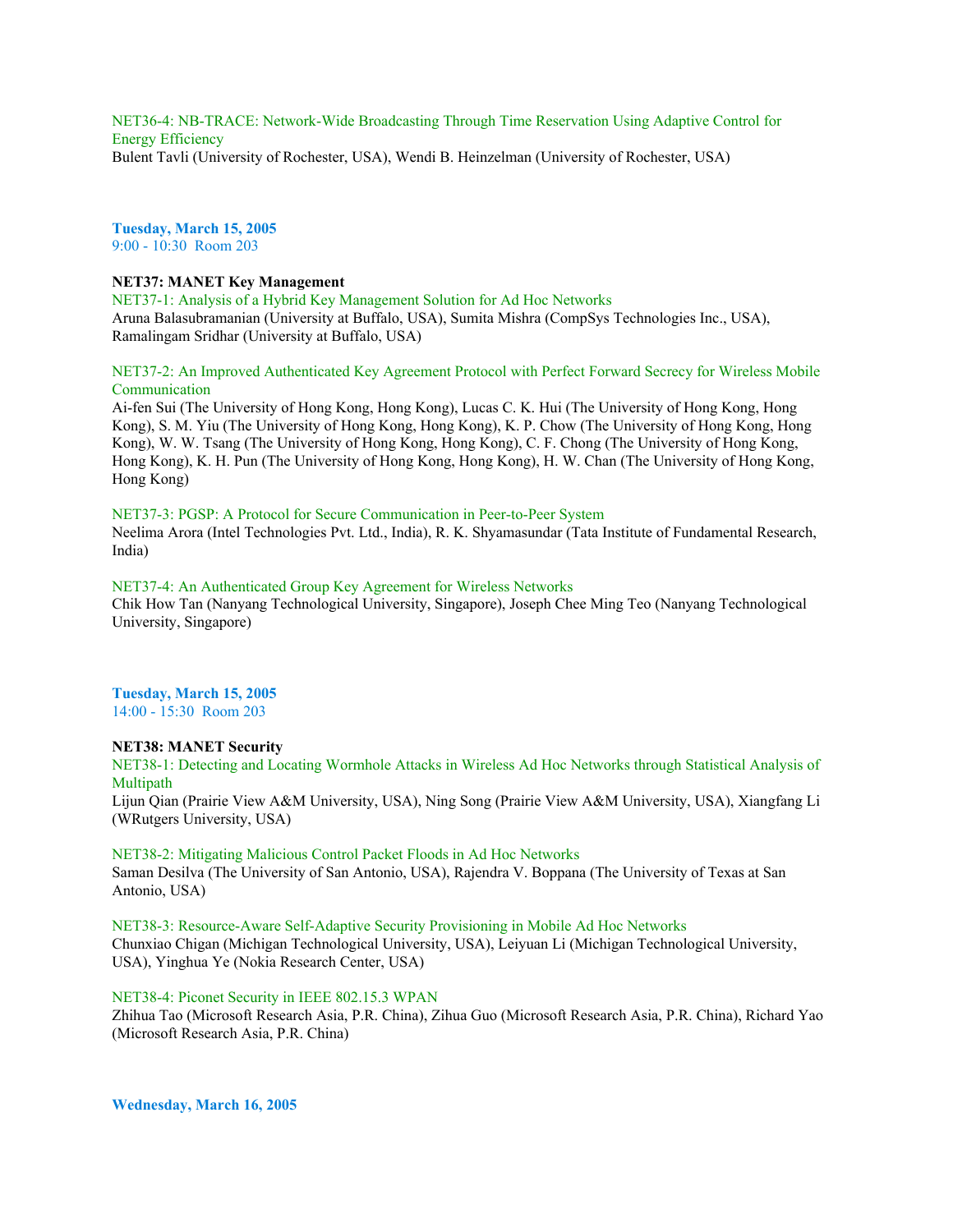# 9:00 - 10:30 Room 203

# **NET39: MANET Fairness**

NET39-1: A Self-Learning Repeated Game Framework for Optimizing Packet Forwarding Networks Zhu Han (University of Maryland, College Park, USA), Charles Pandana (niversity of Maryland, College Park, USA), K. J. Ray Liu (University of Maryland College Park, USA)

### NET39-2: TWOACK: Preventing Selfishness in Mobile Ad Hoc Networks

Kashyap Balakrishnan (Deloitte & Touche LLP, USA), Jing Deng (University of New Orleans, USA), Pramod K. Varshney (Syracuse University, USA)

### NET39-3: Towards Cooperation Fairness in Mobile Ad Hoc Networks

Haijin Yan (The University of Georgia, USA), David Lowenthal (The University of Georgia, USA)

### NET39-4: Improving Per-Flow Fairness in Wireless Ad Hoc Networks

Oyunchimeg Shagdar (ATR Adaptive Communications Research Laboratories, Japan), Bing Zhang (ATR Adaptive Communications Research Laboratories, Japan)

# **Monday, March 14, 2005**

16:00 - 17:30 Room 215

### **NET40: MANET Multicast Routing**

NET40-1: On-Demand Overlay Multicast in Mobile Ad Hoc Networks Oliver Stanze (University of Karlsruhe, Germany), Martina Zitterbart (University of Karlsruhe, Germany)

### NET40-2: On Demand Multicast Routing with Unidirectional Links

Mario Gerla (University of California at Los Angeles, USA), Yeng-Zhong Lee (University of California at Los Angeles, USA), Joon-Sang Park (University of California, Los Angeles, USA), Yunjung Yi (University of California at Los Angeles, USA)

# NET40-3: CQMP: A Mesh-based Multicast Routing Protocol with Consolidated Query Packets Harleen Dhillon (State University of New York at Buffalo, USA), Hung Q. Ngo (State University of New York at Buffalo, USA)

NET40-4: Enhancing Cellular Multicast Performance Using Ad Hoc Networks Jun Cheol Park (University of Utah, USA), Sneha Kumar Kasera (University of Utah, USA)

**Wednesday, March 16, 2005** 16:00 - 17:30 Room 203

# **NET41: MANET Cross-Layer Design**

NET41-1: Does Relay of Corrupted Packets Increase Capacity? S. S. Karande (Michigan State University, USA), H. Radha (Michigan State University, USA)

NET41-2: Multiuser Diversity Forwarding in Multihop Packet Radio Networks Peter Larsson (Ericsson Research, Sweden), Niklas Johansson (Ericsson Research, Sweden)

NET41-3: Distributed Channel Assignment Protocols: A Cross-Layer Approach Michelle X. Gong (Virginia Polytechnic Institute and State University, USA), Scott F. Midkiff (Virginia Polytechnic Institute and State University, USA)

NET41-4: Cross-Layer Optimization of Multihop Radio Networks with Multiuser Detectors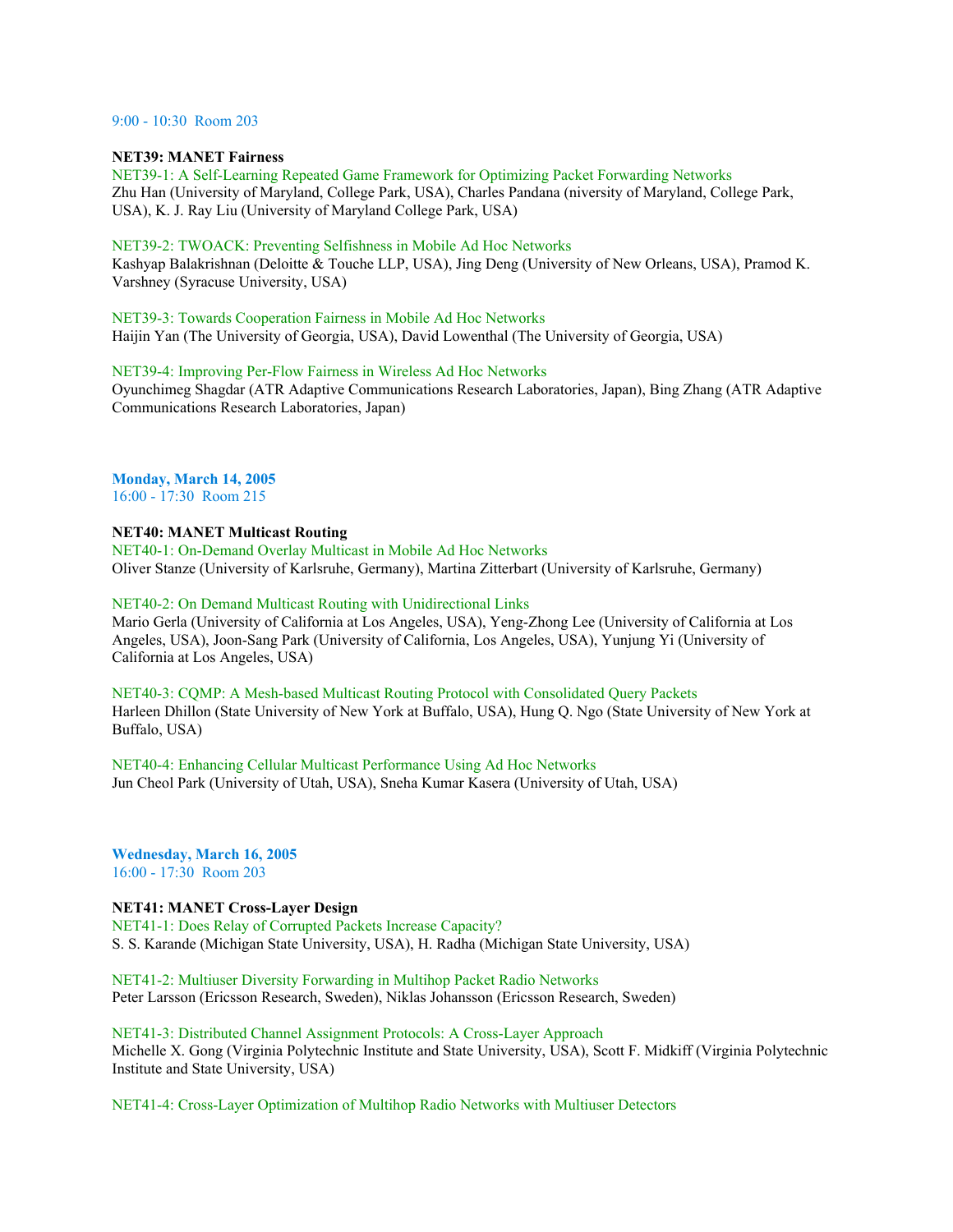Simone Loretti (Royal Institute of Technology, Sweden), Pablo Soldati (Royal Institute of Technology, Sweden), Mikael Johansson (Royal Institute of Technology, Sweden)

**Thursday, March 17, 2005** 9:00 - 10:30 Room 203

# **NET42: MANET Connectivity**

NET42-1: Multirate Aware Topology Control in Multihop Ad Hoc Networks Shihong Zou (Beijing University of Posts and Telecommunications, China), Shiduan Cheng (Beijing University of Posts and Telecommunications, China), Yu Lin (Beijing University of Posts and Telecommunications, China)

NET42-2: Performance Evaluation of Topology Management in Multirate Ad Hoc Networks Haixia Tan (University of California, Irvine, USA), Weilin Zeng (University of California, Irvine, USA), Lichun Bao (University of California, Irvine, USA)

NET42-3: Asymptotic Critical Transmission Ranges for Connectivity in Wireless Ad Hoc Networks with Bernoulli **Nodes** 

Peng-Jun Wan (Illinois Institute of Technology, USA), Chih-Wei Yi (Illinois Institute of Technology, USA)

### NET42-4: Connectivity in the Presence of Shadowing in 802.11 Ad Hoc Networks

Patrick Stuedi (Swiss Federal Institute of Technology, Switzerland), Oscar Chinellato (Swiss Federal Institute of Technology, Switzerland), Gustavo Alonso (Swiss Federal Institute of Technology, Switzerland)

**Thursday, March 17, 2005**

14:00 - 15:30 Room 203

# **NET43: MANET Service Provisioning**

NET43-1: Random and Linear Address Allocation for Mobile Ad Hoc Networks

Nakjung Choi (Seoul National University, Korea), C. K. Toh University of London, UK), Yongho Seok (Seoul National University, Korea), Dongkyun Kim (Kyungpook National University, Korea), Yanghee Choi (Seoul National University, Korea)

NET43-2: Adaptive QoS Provisioning in Wireless Ad Hoc Networks: A Semi-MDP Approach Daniel Yagan (National University of Singapore, Singapore), Chen-Khong Tham (National University of Singapore, Singapore)

### NET43-3: Error Recovery for Multicast Conversational Video over Error-Prone Networks (with Application to Ad Hoc WLANs)

Matías Freytes (Universidad Nacional de Córdoba, Argentina), Carlos A. Marqués (Universidad Nacional de Córdoba, Argentina)

### NET43-4: Broadcast Methods for Inter-Vehicle Communications System

T. Fukuhara (KDDI R&D Laboratories Inc., Japan), T. Warabino (KDDI R&D Laboratories Inc., Japan), T. Ohseki (KDDI R&D Laboratories, Inc., Japan), K. Saito (KDDI R&D Laboratories Inc., Japan), K. Sugiyama (KDDI R&D Laboratories Inc., Japan), T. Nishida (NiCT, Japan), K. Eguchi (NiCT, Japan)

**Thursday, March 17, 2005** 16:00 - 17:00 Room 203

# **NET44: MANET Architecture and Performance**